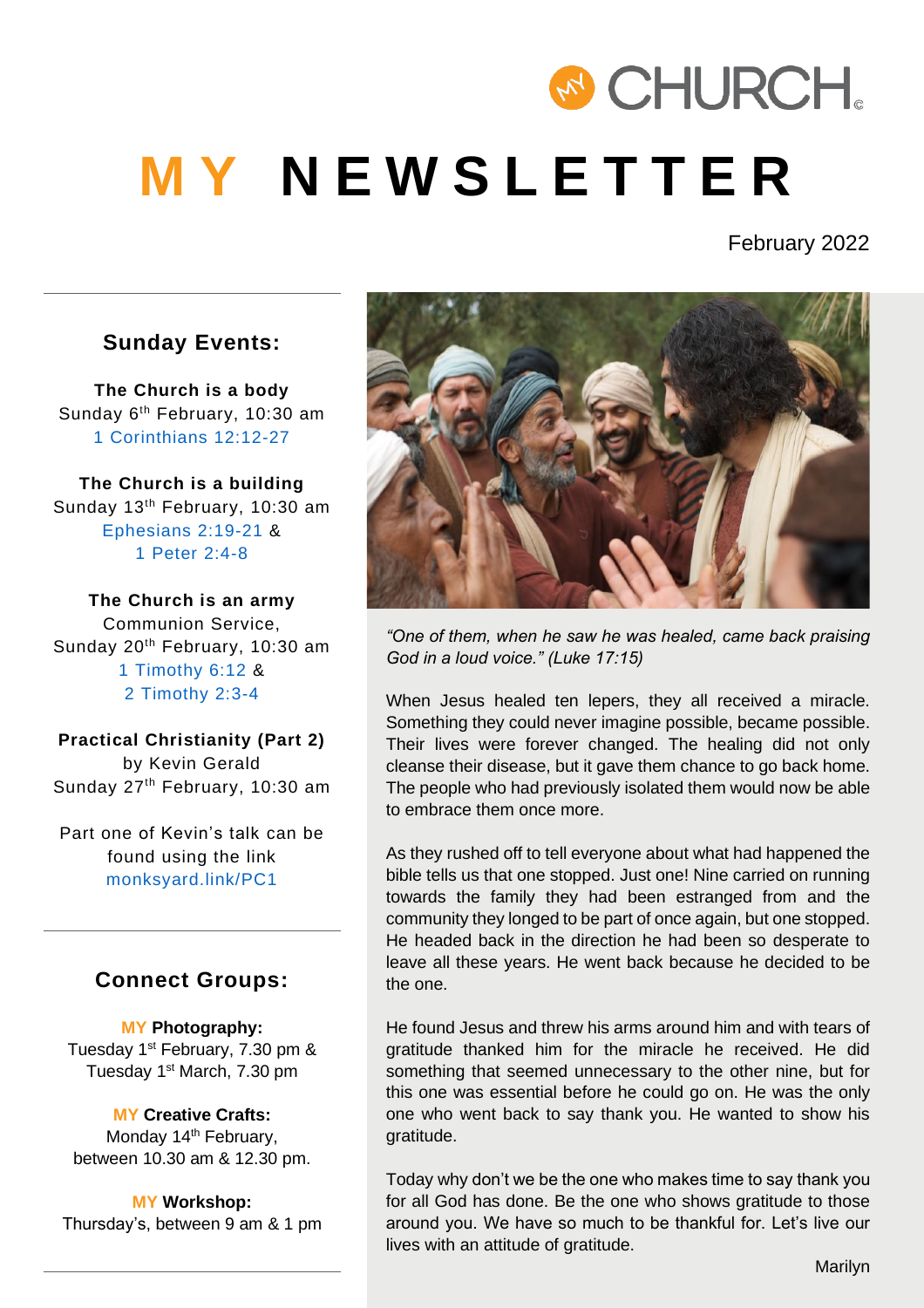



January has been a crazy month, with so many new referrals since Christmas. We have completed 22 referrals this past month! It's wonderful to be able to support so many families in our community. We already have 16 referrals on our system for the coming months so we have seen a big increase in referrals since the last quarter.

There are many challenges facing families at the moment; the effects of Covid, the increase in gas and electricity prices, and the reduction of universal credit. Please continue to pray for the families we support, and many others, who are struggling financially and emotionally at this time.

Due to the increase in referrals, we have needed a lot more items in order to complete our requests. Therefore, we have taken in quite a few donations from our community this past week too. We also have an ongoing relationship with Taunton food bank, and the business Ardo, who often helps us with toiletry donations when we're lacking items.

Just to give you an idea of the volume of items we give away, in completing 22 referrals in January, we gave away around 176 baby grows, 44 packs of wipes, 132 pairs of socks, 88 knitted cardigans, and this is only 4 different items, so much more is included in our starter packs. It's amazing the number of items we have given away in just one month!

Our community continues to be incredibly supportive. I've got to know one lady who donates every month; she comes armed with bags of toiletries, and clothing she has sourced from charity shops, all with money that she puts aside for us each week. How incredible is that? The generosity of God is being demonstrated abundantly in the generosity of his people.

We are currently in need of the following items:

- **Baby Towels**
- Size 1 nappies
- Conditioner for mum
- New-born and up to 1 month size clothing

If you'd like to support us through our Amazon wishlist, the link is [monksyard.link/amazon](https://www.amazon.co.uk/hz/wishlist/ls/18HZXAH1RBRDX?ref_=wl_share)

If you have any questions or would like to chat more about what we're doing please either call us on 07541 336732 or send us an email at: [babybasicssouthsomerset@gmail.com](mailto:babybasicssouthsomerset@gmail.com)

Thank you to everyone for their continued donations and prayers, it is so appreciated.

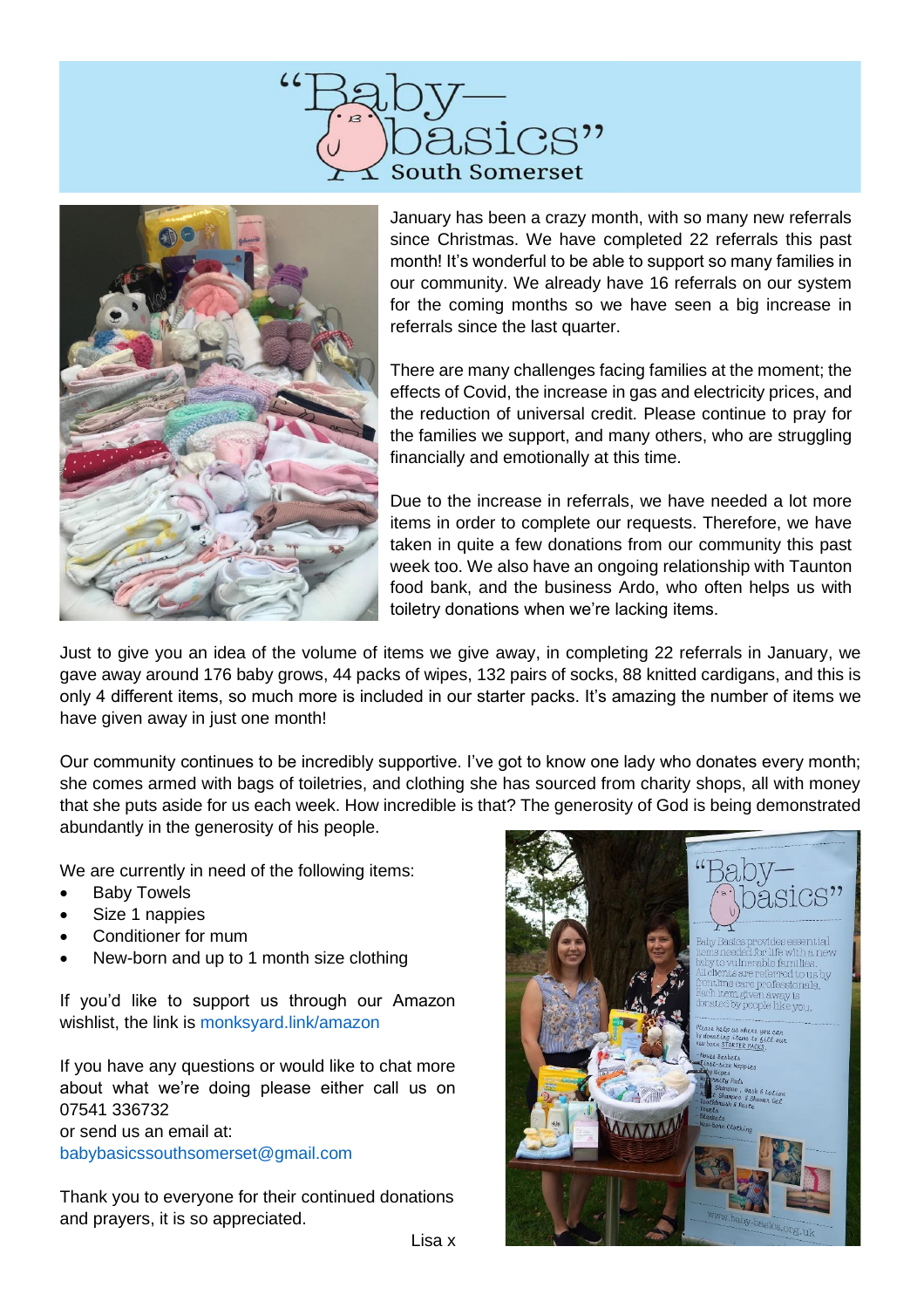

# **Snowdrops MY POETRY:**

*Poem & Photo By Marjorie Edwards*

**S**nowy white flowers **N**estling in the woodland **O**n a February day. **W**arm rays of sunshine at **D**awn make the buds open. **R**aindrops glisten like diamonds **O**n a sparkling ring **P**etals sway in the breezes. **S**nowdrops herald God's Springtime.

### **VOLUNTARY JOB VACANCY:**

The Lord's Larder is a charity who, with the support of a dedicated team of volunteers, prepare emergency food supplies for people in need.

They are looking for a helper on Friday mornings for a couple of hours at the Forefront Community Centre in Chard.

Interested parties can contact Maurice Banfield through the contact form on their web site, [lordslarder.chardct.org.uk](http://lordslarder.chardct.org.uk/) or call 07542 498366 on weekday mornings.

In Vietnam a criminal case has been brought against 13 members of an evangelical church for its alleged involvement in the COVID outbreak.

In Eritrea around 160 believers remain behind bars for their faith. 15 Christians who were released in the summer of 2020 have been arrested again. Pray for a change in government policy toward Christians in Eritrea that will prompt a prisoner amnesty and an end to arbitrary arrests.

Soldiers in Ethiopia have been targeting Christians who are in displacement camps having fled from Eritrea.

Please pray for them,

Marion

To get your free online copy of the Release International Magazine use the link [monksyard.link/Release](https://monksyard.link/Release)



<https://releaseinternational.org/>



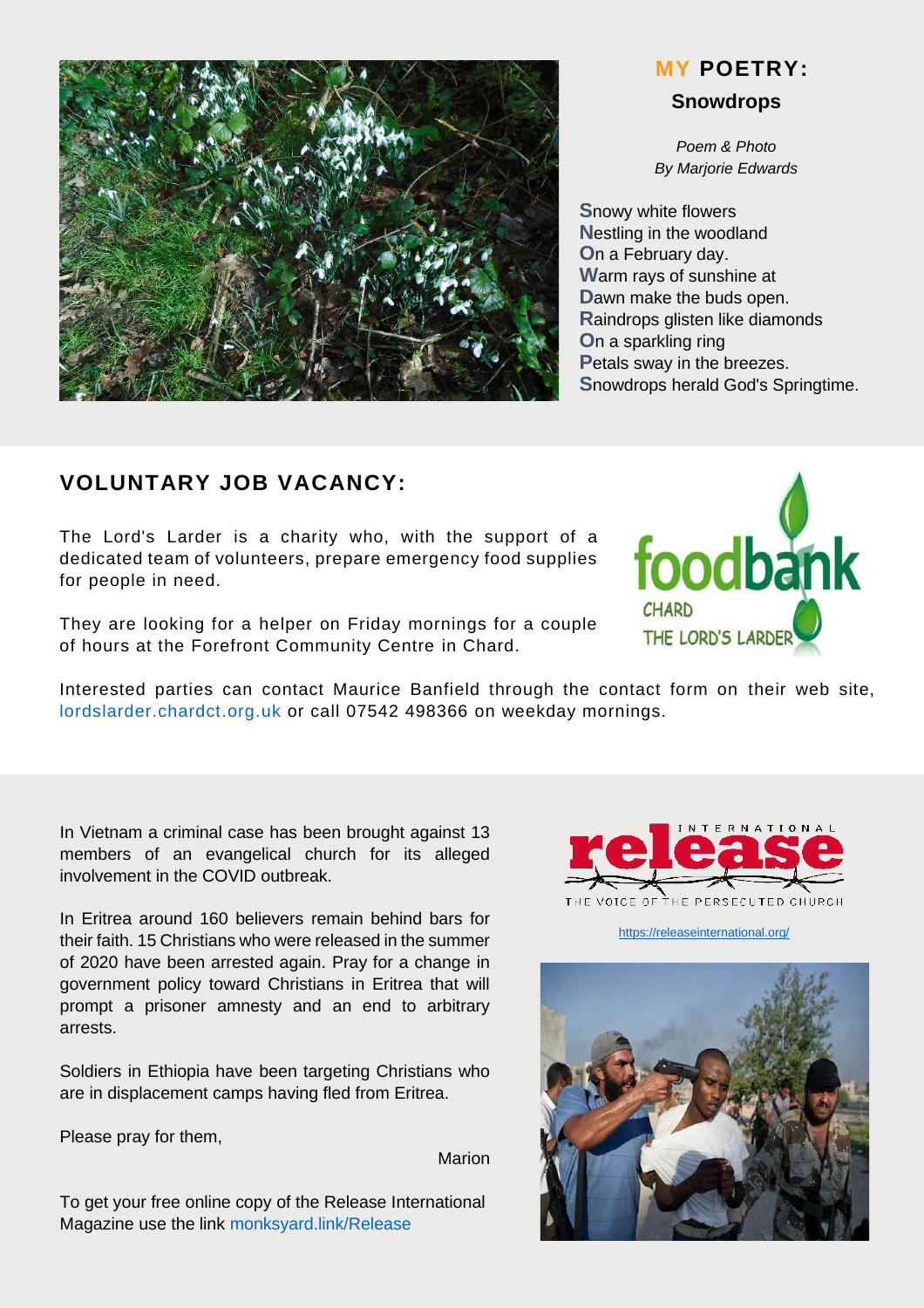#### **MY** CHURCH ONLINE: **OFFERINGS:**

**Marion's Thought for The Day: (YouTube)** [monksyard.link/MTFTD](https://monksyard.link/MTFTD)

**Prayer Meeting (via Zoom):**

Every Tuesday 7 pm [monksyard.link/Zoom](https://monksyard.link/Zoom)

**MY Sanctuary Space Music Playlists: (YouTube)** [monksyard.link/SS](https://monksyard.link/SS)

#### **STAYING CONNECTED:**

Email: mycommunity@themonksyard.co.uk Website: [www.mychurchuk.co.uk](http://www.mychurchuk.co.uk/)

**If you need any help or support, please contact any of the leaders:**

**Andrew & Marilyn:** Tel:(A)07831 678503 (M)07765 261105 Email: andrewandmarilyn@hotmail.co.uk **Marion Field** Tel: 01460 68984 Email: marioncfield@outlook.com **Dave & Pam Bishop** Tel: 01392 882110 Email: pamvicbish@gmail.com daveandpam4445@gmail.com **Dave & Lyn Marks**

Tel: 01935 425751 Email: dave@mymarksfamily.co.uk





We are so grateful for your generosity and commitment to the continued work of MY Church and support with our ongoing costs. Your giving is making a difference.

You can now donate through Stewardship. If you are viewing this newsletter digitally simply click the button below or visit our website.



[www.mychurchuk.co.uk/donate](http://www.mychurchuk.co.uk/donate)

You can also specify if you want your donation to go to a specific project such as Baby Basics South Somerset or MY Worskshop.

| Choose your project here                                                        | $\checkmark$ | Please share my contact details with the recipient                                |
|---------------------------------------------------------------------------------|--------------|-----------------------------------------------------------------------------------|
| Choose your project here                                                        |              | I'm supporting, for this gift.                                                    |
| <b>General funds</b><br><b>Baby Basics South Somerset</b><br><b>MY Workshop</b> |              | I'd like to remain anonymous - please don't pass<br>on my details, for this gift. |
| Any details or reference<br>Enter details here if you wish                      |              |                                                                                   |
|                                                                                 |              |                                                                                   |
|                                                                                 |              |                                                                                   |
|                                                                                 |              |                                                                                   |

The advantage of giving via Stewardship is you can fill out the Gift Aid form online. Gift Aid makes a huge difference as we receive **an extra 25p for every £1 donated!**

You can also give using the following details:

The Monks Yard Church Account Number: 01309233 Sort Code: 30 92 40

You can also post a cheque to Monks Yard (address on reverse side) made payable to Monks Yard Church.